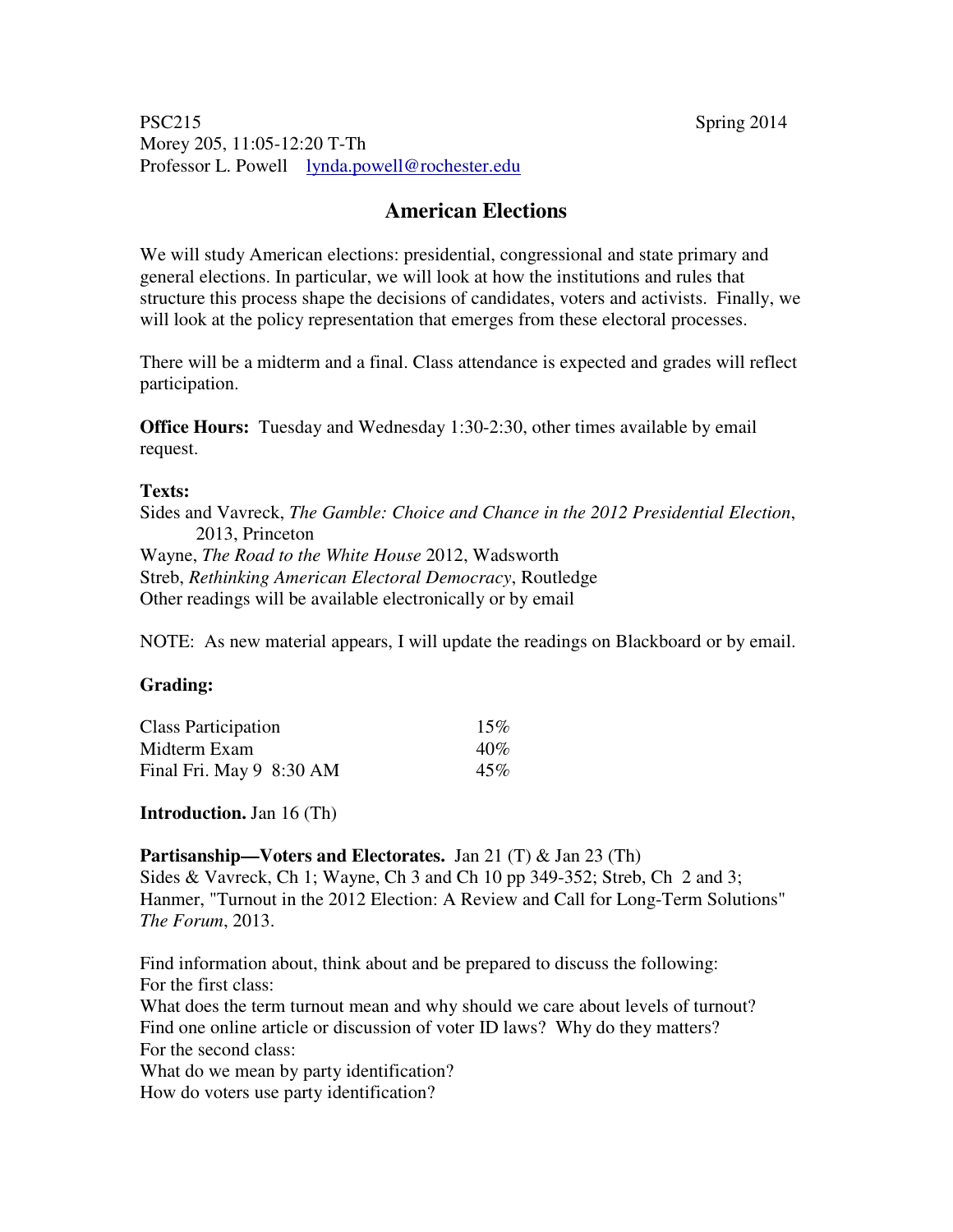Do voters know enough to vote for the candidate who best represents their views? Can party identification help?

Now let's think about the partisanship of constituencies. For example, we talk about red states and blue states. Look up the profile for one state on 538.com. The Political Geography series is scattered through the blog. (Just google "538.com political geography".) Why does it matter if a state or house district is red or blue?

### **House Districts, Apportionment and Redistricting.** Jan 28 (T).

Streb, Rethinking, Ch 7.

Michael Cooper and Jennifer Medina, "Battles to Shape Maps, and Congress, Go to Courts" *New York Times*, October 22, 2011

McGhee, "The Effect of Redistricting on House Elections, Revisited" in *The Monkey Cage*, a *Washington Post Blog*, October 15, 2012.

Nicholas R. Seabrook "The Limits of Partisan Gerrymandering: Looking Ahead to the 2010 Congressional Redistricting Cycle" *The Forum* Vol 8 Issue 2, 2010.

Find information about, think about and be prepared to discuss the following:

What is redistricting and why should we care about it?

Who does redistricting? What is the California process?

What is gerrymandering? For the country as a whole, does either party gain a net advantage because of gerrymandering?

### **House and Senate Primary Elections.** Jan 30 (Th) and Feb 4 (T).

Maisel and Brewer, Chapter 6 in *Parties and Elections in America*, Fifth Edition.

Bawn, Cohen, Karol, Masket, Noel and Zaller, "A Theory of Political Parties: Groups, Policy Demands and Nominations in American Politics" *Perspectives on Politics*, 2012.

Williamson, Skocpol and Coggin, "The Tea Party and the Remaking of Republican Conservatism" *Perspectives on Politics*, 2011.

Also read two articles: How Does California's "Top Two" Primary Law Compare to Primary Elections in Other States? By Tom Intorcio, June 30, 2010 in *The Thicket*, the blog of the National Conference of State Legislators.

Find information about, think about and be prepared to discuss the following: What is a primary?

What are closed and open primaries? Do open primaries tend to nominate different kinds of candidates than closed? If so how are they different and why? Are there other pros and cons of these two general types?

Why do so few incumbents typically lose in primaries?

## **Presidential Primary Elections.** Feb 11 (T) and Feb 13 (Th).

Sides and Vavreck, Ch 2-4, Wayne, Ch 4 and Ch 5; Streb, Rethinking Ch 8.

- Byron Shafer and Amber Wichowsky "Institutional Structure and Democratic Values: A Research Note on a Natural Experiment" and
- Brian Arbour "Even Closer, Even Longer: What If the 2008 Democratic Primary Used Republican Rules?" both in *The Forum* Vol 7 Issue 2 2009.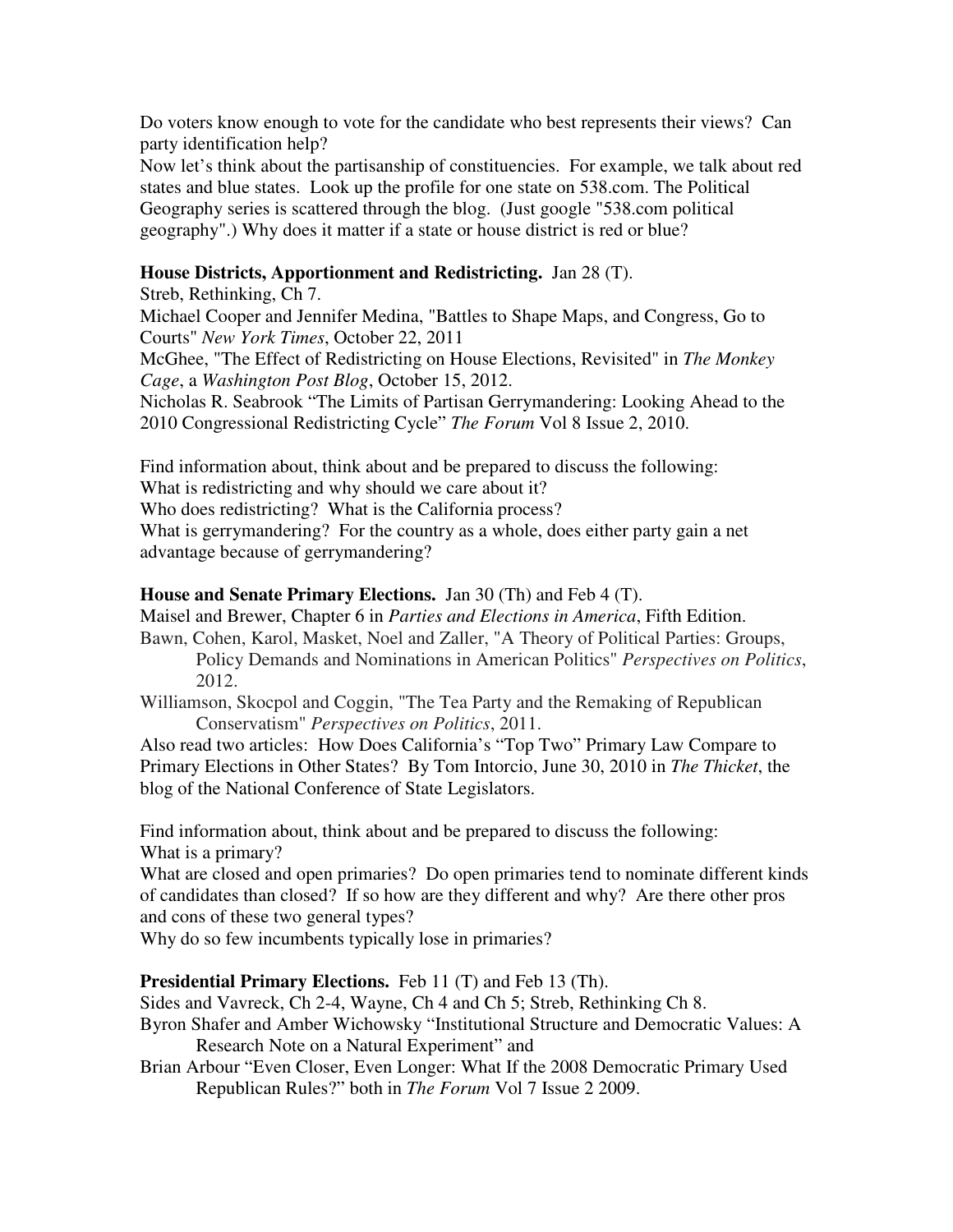Find information about, think about and be prepared to discuss the following:

For the first class:

What factors do potential presidential candidates think about when deciding whether or not to run? Think about the ones that are personal to them, as well as the features of the electoral landscape that will shape the decisions of any potential candidate. What are "core supporters" and why are they important? How do caucuses work?

What are the pros and cons of caucuses versus primaries?

What is frontloading and what are its pros and cons?

For the second class:

- In the period before the actual presidential primaries and caucuses were held, "the invisible primary," which Republican candidates held the polling lead? Can you explain this result?
- From Wayne: Party officials in IA and NH strongly objected to the changes in the Democratic caucus and primary schedule for 2008. Describe the arguments for and against a few small states, such as IA and NH being allowed to hold their nomination contests before the rest of the states. Have these states contributed to or detracted from a democratic presidential nomination process?

In what ways does the sequence of primaries matter?

In what ways were this year's primaries so different from the 2008 primaries? Why is this the case?

**Money in Elections.** Feb 18 (T) Feb 20 (Th).

Wayne, Chapter 2 Campaign Finance and Ch 10 pp 342-346; Streb, Rethinking Ch 10. Powell, "The Influence of Campaign Contributions on Legislative Policy" *The Forum*, 2013.

Find information about, think about and be prepared to discuss the following:

First class:

Why do we care about campaign contributions?

Does money matter? Does it affect who runs for office? Does money affect election outcomes? Does money shape public policy?

How should the concept of money as free speech be weighed against the potentially corrupting influence of money? Should it be limited or regulated?

Second class:

What did the Supreme Court decide in Citizens United? Should contributions to candidates be disclosed publicly? Who gives contributions to candidates? Why do they give? Do donors get anything in return?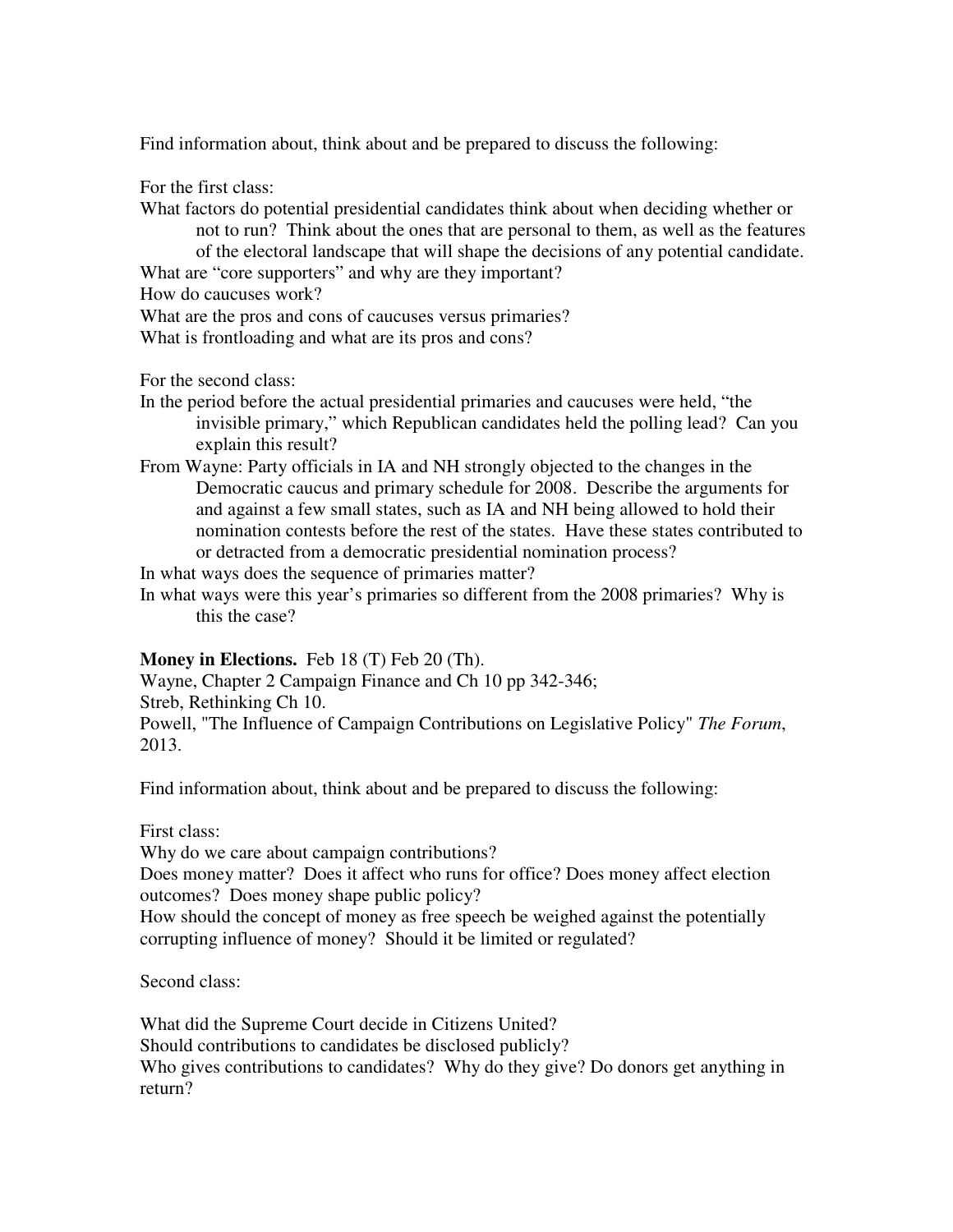Streb argues that we should not limit the amount of contributions given to candidates. What is his argument? What might be counter arguments?

**Measuring Public Opinion—What Does Polling Reveal?** Feb 25 (T) & Feb 27 (Th) Erikson and Tedin, Chapter 2 in *American Public Opinion* 8<sup>th</sup> ed. Read two brief articles on The Monkey Cage, Washington Post: http://themonkeycage.org/2012/11/07/asecond-look-at-national-pollster-accuracy/ and http://themonkeycage.org/2011/05/25/do-early-pollspredict-anything/.

Look at the over time chart for presidential job approval, congressional job approval, generic congressional vote and direction of country on www.realclearpolitics.com or any similar website.

Find information about, think about and be prepared to discuss the following: Who uses polling and why?

Why should we care about polling?

Why do poll results vary so much? How is it possible for one firm to report one candidate is ahead 54% to 40% while another reports that they are tied? How can you evaluate the quality of a poll that is reported?

**Legislative General Elections—The Incumbency Advantage in Elections.** Mar 4 (T) Mar  $6$  (Th).

James E. Campbell "The Midterm Landslide of 2010: A Triple Wave Election" Jeffrey M. Stonecash "The 2010 Elections: Party Pursuits, Voter Perceptions, and the Chancy Game of Politics"

Zachary Courser "The Tea Party at the Election" All 3 in *The Forum* Vol 8 Issue 4, 2010.

*CQ Weekly Reports* (available under databases through library portal): Read any single articles related to how incumbents serve constituency interests. Use the search engine. Unfortunately, CQ is writing much shorter articles so the older ones are often the most interesting.

*CQ Weekly Reports* (available under databases through library portal): Read any single articles related to how incumbents serve constituency interests. Use the search engine. Unfortunately, CQ is writing much shorter articles so the older ones are often the most interesting.

For the second class read the 3 Monkey Cage posts: http://www.washingtonpost.com/blogs/monkeycage/wp/2013/12/04/there-is-no-wave-coming-in-the-2014-election/ ; http://www.washingtonpost.com/blogs/monkey-cage/wp/2014/01/27/republicans-have-a-44-chance-oftaking-the-senate-but-it-may-be-much-higher/ ; and http://www.washingtonpost.com/blogs/monkeycage/wp/2014/02/07/politico-mocks-and-then-agrees-with-our-senate-forecast/ Also read the following 3 posts: http://www.centerforpolitics.org/crystalball/articles/2014-houseforecast-update-no-wave-in-sight/ ; http://fivethirtyeight.blogs.nytimes.com/2013/02/20/canrepublicans-win-the-senate-in-2014/? php=true& type=blogs& r=0 ;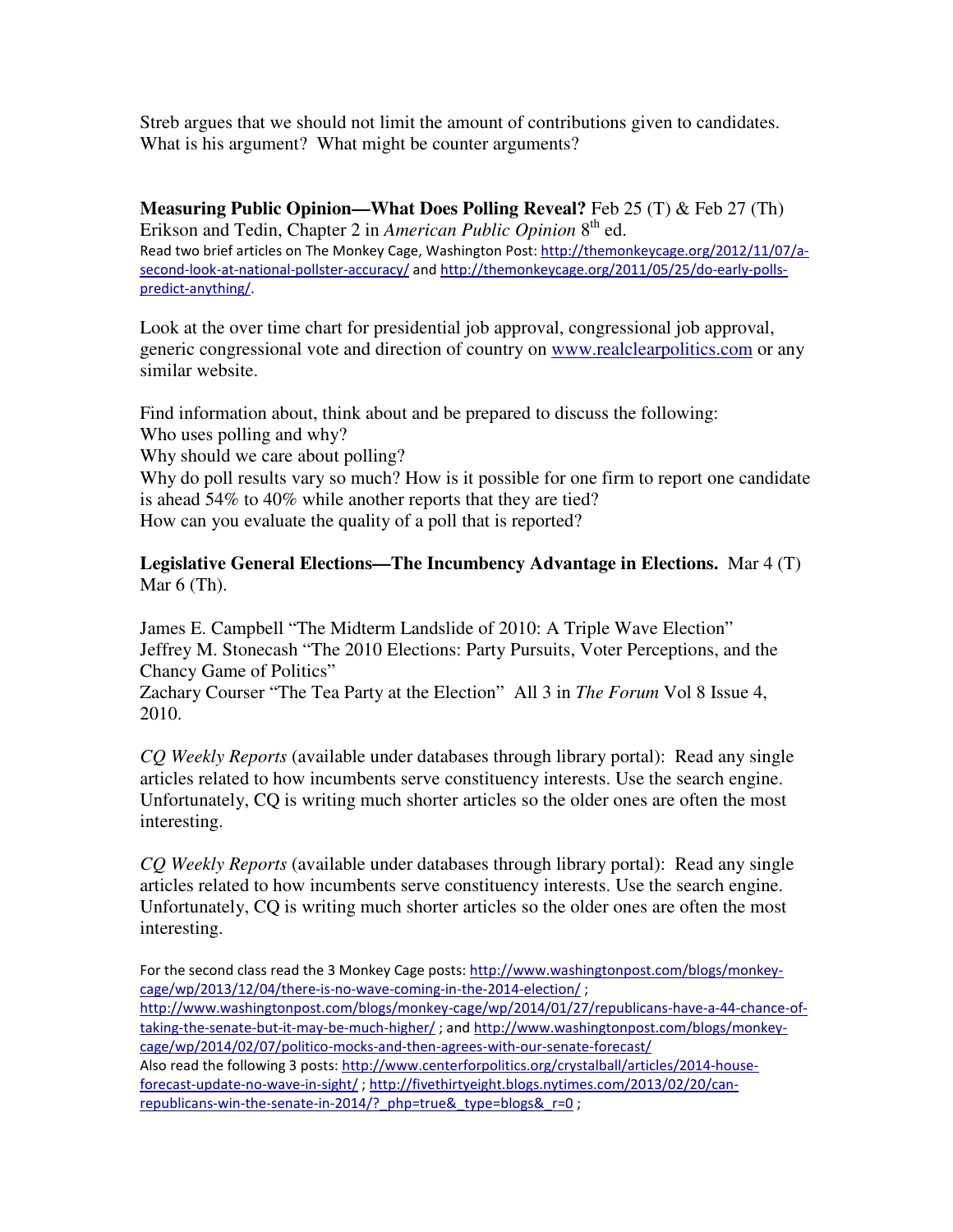http://www.washingtonpost.com/politics/hey-its-an-election-year-heres-what-2014-willbring/2013/12/29/cfd99ab2-7095-11e3-8def-a33011492df2\_story.html

Find information about, think about and be prepared to discuss the following:

First class:

Why do legislative incumbents have an advantage in running for reelection? Consider both their advantage in primaries and in general elections. How many lost primaries in 2012?

Why is the reelection rate of Senators less than that of House members?

Second class:

What factors seem to explain changes in the balance of Republicans and Democrats in Congress in both midterm and presidential years?

What are the different approaches to predicting net changes in the House and Senate elections?

## **The Electoral College & Review.** Mar 18 (T)

Wayne, pp 3-5, 13-24, 228-231, 352-363; Streb, Rethinking, Ch 9.

Find information about, think about and be prepared to discuss the following:

How does the Electoral College work? What are the pros and cons of the Electoral College? Streb discusses arguments about amending or abolishing the Electoral College. What are your thoughts about his arguments?

**First Hourly Exam**: Mar 20. (Th)

**General Elections—Presidential.** Mar 25 (T) and Mar 27 (Th) Wayne, Ch 7 Organization, Strategy and Tactics and Chapter 9 Understanding Presidential Elections. Sides & Vavreck: Ch 5 thru 7. Find information about, think about and be prepared to discuss the following:

First class:

What choices do presidential candidates make in campaigning? How does the Electoral College affect how they allocate their resources?

Second class: What happened in the 2012 elections? What choices did the candidates make?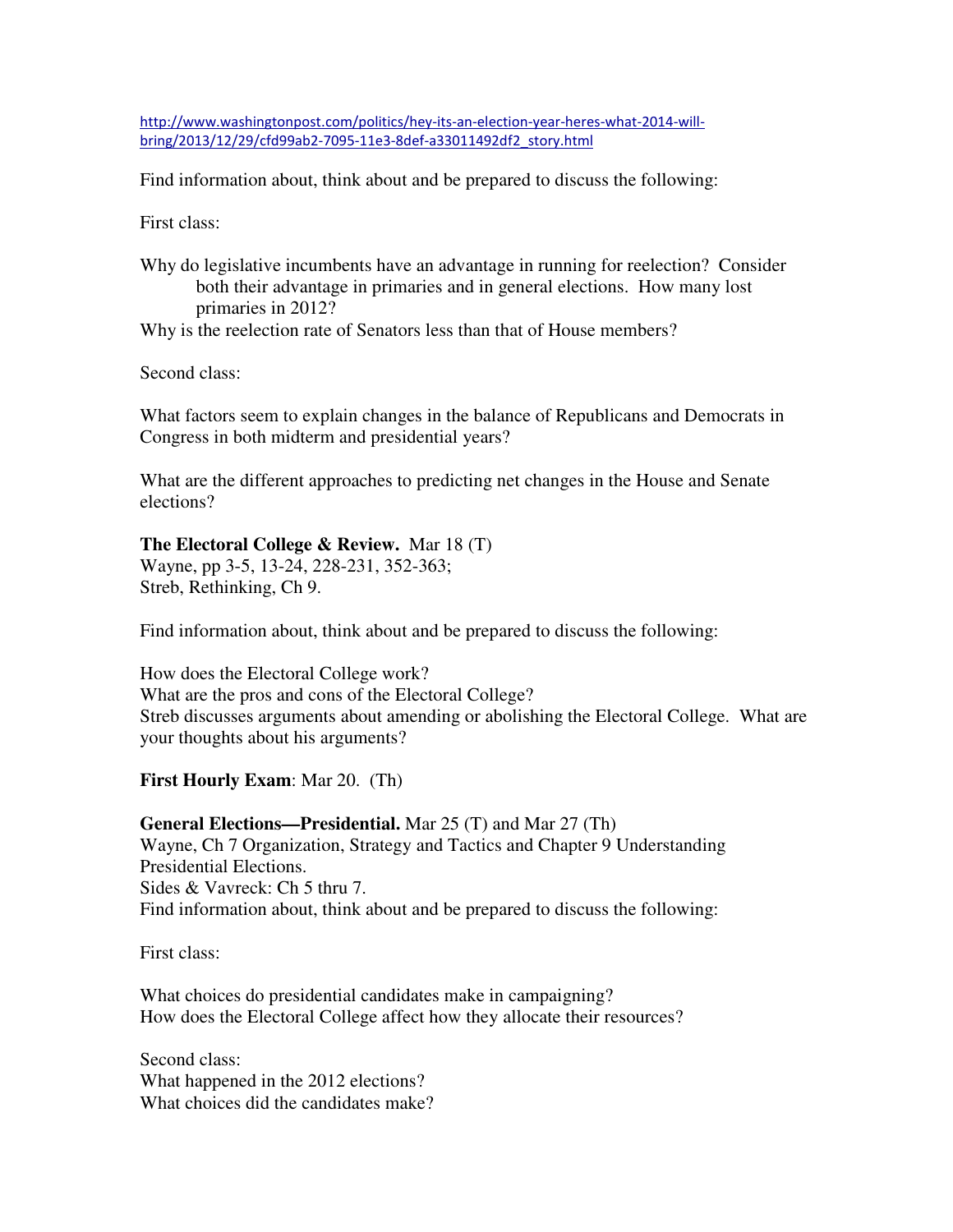Was the polling correct? If not, where did polling miss? What was turnout? In what ways did this matter? What demographic groups supported each presidential candidate? What issues were most important in the campaign? Why best explains the outcomes of the elections? Use the course to understand what occurred?

#### **Initiatives and Referenda.** April 1 (T)

Streb, Rethinking, Ch 4 Bowler and Donovan, "Direct Democracy in the United States" in *The Oxford Handbook of American Elections and Political Behavior.* Reading will be on Blackboard.

Find information about, think about and be prepared to discuss the following: What do the following terms mean: initiative, referendum, recall. Identify an example of one of them in the election and discuss the result. What are the pros and cons of these electoral mechanisms.

#### **Minor Parties and Independent Candidates**. April 8 (T).

Barry Burden "Minor parties and strategic voting in recent US presidential elections" Electoral Studies, 2005. Morton Ch 14. Reading will be on Blackboard.

Find information about, think about and be prepared to discuss the following: Why might we care about how well  $3<sup>rd</sup>$  parties or independent candidates fare in our system?

When we focus on general elections, we are usually discussing races with two candidates? What issues of representation does having 3 or more candidates raise. Here because of the small number of 3 candidate races, you may also think about primary elections.

What might be the pros or cons of nonpartisan elections? Look up information about the Nebraska legislature? Is it actually nonpartisan?

#### **Mass Media/Internet in Elections.** April 10 (Th) April 15 (T)

Wayne, Ch 8 Media Politics;

Hillygus "Campaign Effects on Vote Choice" Chapter 18 in *The Oxford Handbook of American Elections and Political Behavior.* Reading will be on Blackboard. Iyengar "The Media Game: New Moves, Old Strategies" *The Forum* Vol 9 Issue 1, 2011

Find information about, think about and be prepared to discuss the following:

What media sources did you use to follow the 2012 elections? Were you contacted by any candidate, party or advocacy group during the election? If so, how?

Should we be concerned about the decline of the traditional print media? Do you think the media is biased? If so, how and why?